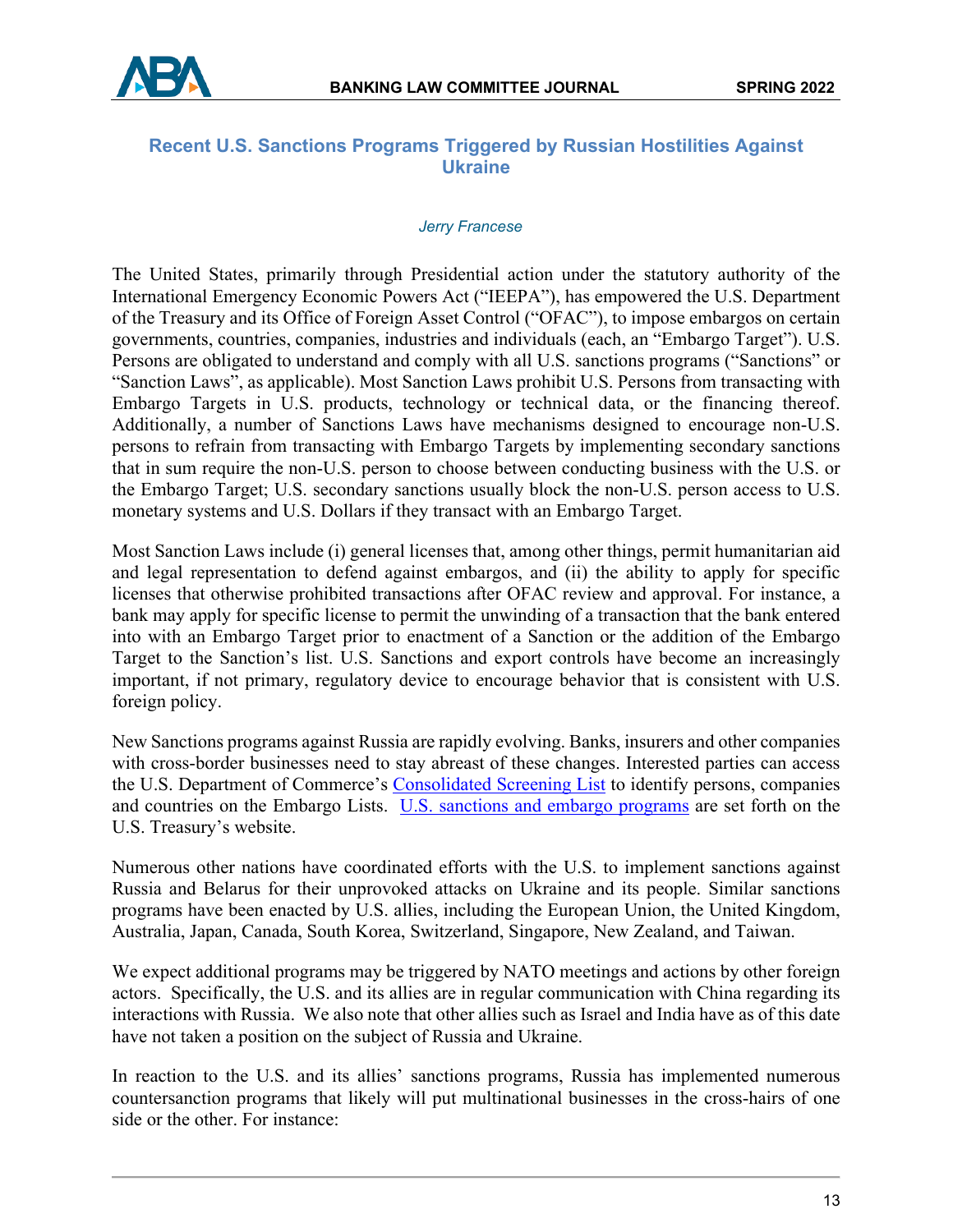

- Russia's Edict No. 95, On Temporary Procedures for Discharging Obligations to Certain Foreign Creditors (Edict 95), limits Russian debtors payments to creditors from unfriendly states in Rubles through special limited-use type "S" accounts opened (including by the debtor itself) in the relevant creditor's name. Edict No. 95 identifies unfriendly states as Australia, Albania, Andorra, the United Kingdom (including Jersey, Anguilla, the British Virgin Islands and Gibraltar), the European Union member states, Iceland, Canada, Lichtenstein, Micronesia, Monaco, New Zealand, Norway, the Republic of Korea, San Marino, North Macedonia, Singapore, the United States, Taiwan, Ukraine, Montenegro, Switzerland and Japan).
	- Edict No. 79 of the President of the Russian Federation (28 February 2022) prohibits Russian legal entities from providing loans to foreign entities (in any countries) in any foreign currency.
	- Edict No. 79 removes restrictions on Russian companies' repurchases of shares (ostensibly to repurchase foreign ownership for no or low value).
	- Edict No. 79 also bans transactions that give title to Russian securities and immovable property to persons from unfriendly countries.
	- Government Decree No. 299 of 6 March 2022, authorizes Russian users to forego payment of compensation to holders of patents from unfriendly countries if the patents are used without holder consent.
	- For future concern, Russia is threatening to nationalize assets of foreign businesses that cease operations in Russia.

We summarize material points of the new U.S. sanctions programs below:

Following the Russian Federation's recognition of two Ukrainian territories occupied by Russian separatists as "independent republics", President Biden on February 21, 2022 issued Executive Order 14065 ["Blocking Property on Certain Persons and Prohibiting Certain Transactions With](https://www.whitehouse.gov/briefing-room/presidential-actions/2022/02/21/executive-order-on-blocking-property-of-certain-persons-and-prohibiting-certain-transactions-with-respect-to-continued-russian-efforts-to-undermine-the-sovereignty-and-territorial-integrity-of-ukraine/)  [Respect to Continued Russian Efforts To Undermine the](https://www.whitehouse.gov/briefing-room/presidential-actions/2022/02/21/executive-order-on-blocking-property-of-certain-persons-and-prohibiting-certain-transactions-with-respect-to-continued-russian-efforts-to-undermine-the-sovereignty-and-territorial-integrity-of-ukraine/) Sovereignty and Territorial Integrity of [Ukraine"](https://www.whitehouse.gov/briefing-room/presidential-actions/2022/02/21/executive-order-on-blocking-property-of-certain-persons-and-prohibiting-certain-transactions-with-respect-to-continued-russian-efforts-to-undermine-the-sovereignty-and-territorial-integrity-of-ukraine/) ("EO 14065"). In summary, EO 14065 prohibits U.S. Persons from, among other things, investing in or trading with certain blocked persons or governments ("Specially Designated Nationals" or "SDNs") in the Donetsk and Luhansk regions of Ukraine ("Covered Regions").

In conjunction with EO 14065, OFAC issued the following six general licenses:

- [General License 17:](https://home.treasury.gov/system/files/126/ukraine_gl17.pdf) Temporarily authorizes transactions ordinarily incident and essential to the wind-down of transactions involving the Covered Regions through March 23, 2022.
- [General License 18:](https://home.treasury.gov/system/files/126/ukraine_gl18.pdf) Authorizes specific exports and reexports of agricultural, commodities, medicine, medical devices, replacement parts, and certain COVID-19 related transactions to the Covered Regions.
- [General License 19:](https://home.treasury.gov/system/files/126/ukraine_gl19.pdf) Authorizes the continuation of transactions pertaining to mail services and telecommunications, but not shipment of equipment.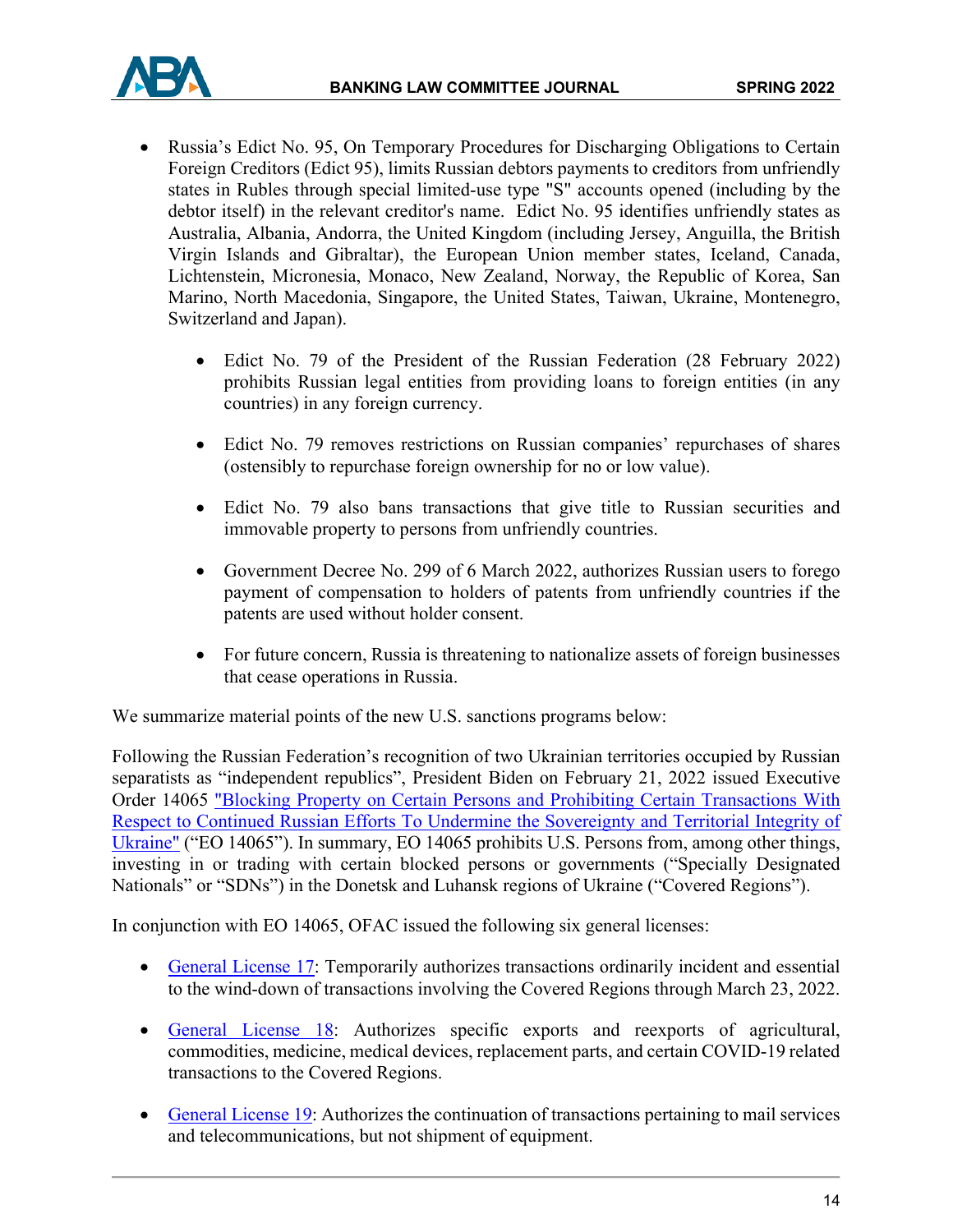

- [General License 20:](https://home.treasury.gov/system/files/126/ukraine_gl21.pdf) Authorizes official business of specifically identified international organizations and entities (e.g., the United Nations and the International Committee of the Red Cross).
- [General License 21:](https://home.treasury.gov/system/files/126/ukraine_gl21.pdf) Authorizes noncommercial, private remittances and the operation and closure of personal accounts.
- [General License 22:](https://home.treasury.gov/system/files/126/ukraine_gl22.pdf) Authorizes the exportation and re-exportation of specific services and software incident to the exchange of personal communications over the internet (e.g., instant messaging, chat and email, social networking, web browsing, and blogging).
- [General License 23:](https://home.treasury.gov/system/files/126/ukraine_gl23.pdf) Authorizes certain transactions in support of non-governmental organizations'' activities.
- [General License 24:](https://home.treasury.gov/system/files/126/ukraine_gl24.pdf) Authorizes certain transactions related to the provision of maritime services.
- [General License 25:](https://home.treasury.gov/system/files/126/ukraine_gl25.pdf) Authorizes journalistic activities and establishment of news bureaus Covered Regions.

On February 22, 2022, OFAC also issued Russia-related Directive 1A (["Prohibitions Related to](https://home.treasury.gov/system/files/126/russia_directive_1a.pdf)  [Certain Sovereign Debt of the Russian Federation"](https://home.treasury.gov/system/files/126/russia_directive_1a.pdf)) under Executive Order 14024 ("EO 14024") ["Blocking Property With Respect to Specified Harmful Foreign Activities of the Government of](https://www.federalregister.gov/documents/2021/04/19/2021-08098/blocking-property-with-respect-to-specified-harmful-foreign-activities-of-the-government-of-the)  [the Russian Federation"](https://www.federalregister.gov/documents/2021/04/19/2021-08098/blocking-property-with-respect-to-specified-harmful-foreign-activities-of-the-government-of-the), which unless otherwise permitted by law or authorized by OFAC, prohibits U.S. Persons from: (i) trading in or lending against bonds issued after June 14, 2021 by the Central Bank of the Russian Federation, the National Wealth Fund of the Russian Federation, or the Ministry of Finance of the Russian Federation; or (ii); as of March 1, 2022, participating in the secondary market for ruble or non-ruble denominated bonds issued after March 1, 2022 by the Central Bank of the Russian Federation, the National Wealth Fund of the Russian Federation, or the Ministry of Finance of the Russian Federation. As a result of the issuance of Directive 1A, the Central Bank of the Russian Federation, the National Wealth Fund of the Russian Federation, and the Ministry of Finance of the Russian Federation were designated to the Non-SDN Menu-Based Sanctions List ("NS-MBS"), a list of entities that are subject to OFAC's Directives.

On February 24, 2022, OFAC issued Russia-related Directive 2 (["Prohibitions Related to](https://home.treasury.gov/system/files/126/correspondent_accounts_directive_2.pdf)  [Correspondent or Payable-Through Accounts and Processing of Transactions Involving Certain](https://home.treasury.gov/system/files/126/correspondent_accounts_directive_2.pdf)  [Foreign Financial Institutions"](https://home.treasury.gov/system/files/126/correspondent_accounts_directive_2.pdf)) and Directive 3 (["Prohibitions Related to New Debt and Equity of](https://home.treasury.gov/system/files/126/new_debt_and_equity_directive_3.pdf)  [Certain Russia-related Entities"](https://home.treasury.gov/system/files/126/new_debt_and_equity_directive_3.pdf)) under EO 14024. Russia-related Directive 2 prohibits, unless authorized by law or OFAC, opening, maintaining or transacting for correspondent or payablethrough accounts for or on behalf of blocked foreign financial institutions

Russia-related Directive 3 prohibits U.S. Persons and other persons within the United States from investing in new debt of longer than 14 days maturity or new equity where such new debt or new equity is issued on or after March 26, 2022 of entities listed in Annex 1 of Directive 3 (e.g., Alfa-Bank, Credit Bank of Moscow, Sberbank of Russia, and Russian Agricultural Bank).

Also on February 24, the U.S. Commerce Department's Bureau of Industry and Security ("BIS") issue[d new export control measures](https://public-inspection.federalregister.gov/2022-04300.pdf) under the Export Administration Regulations ("EAR") against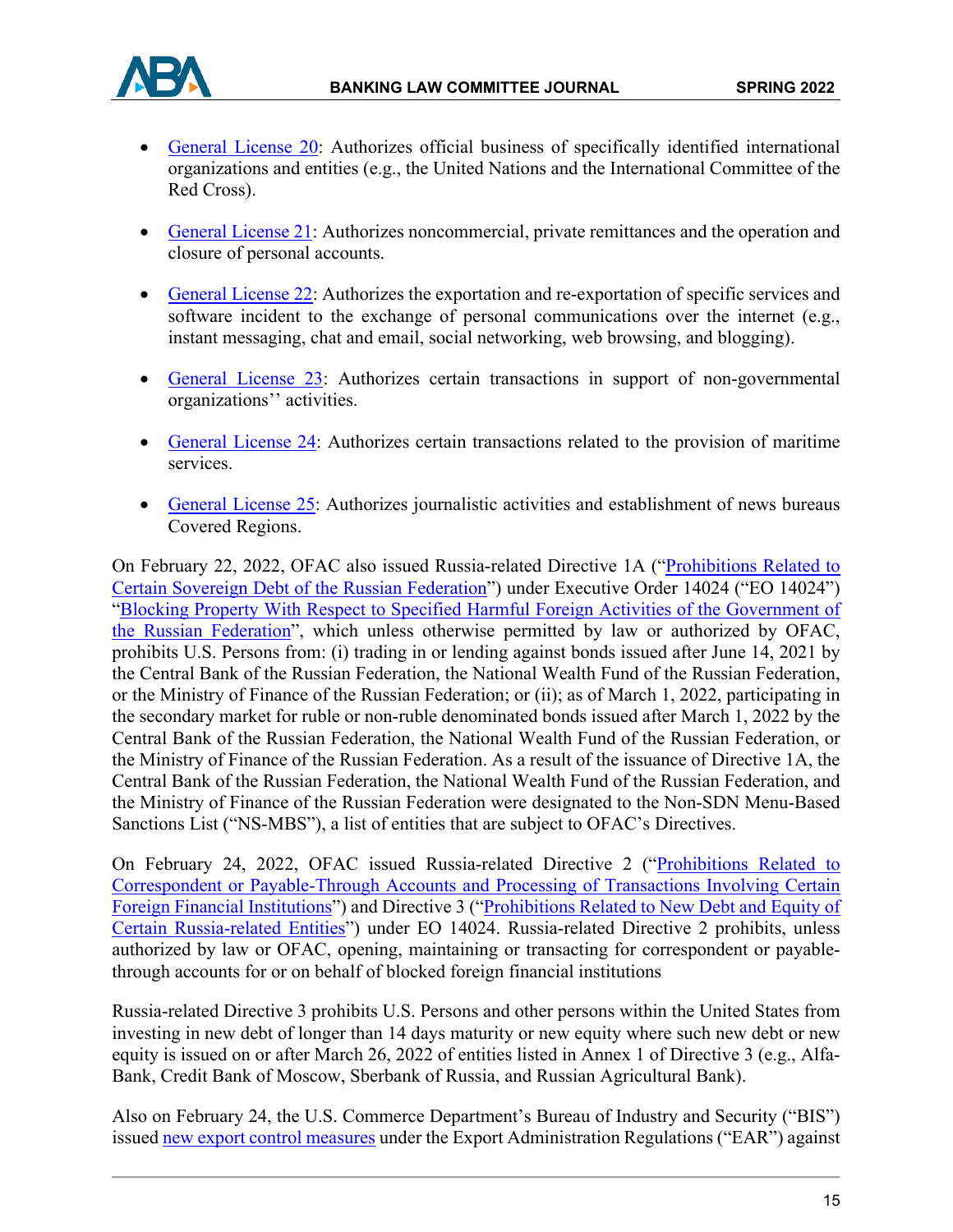

Russia. These new measures primarily target Russia's defense, aerospace, and maritime sectors with the intention of curtailing Russia's ability to access technologies and other items that Russia needs to sustain its military capabilities. BIS also expanded the scope of the existing "military end use" and "military end user rule" for Russia to cover all items subject to the EAR, except for food and medicine designated as EAR 99 and certain other items so long as those items are not for Russian "government end users" or state-owned enterprises.

On February 26, 2022, the United States, the European Commission, France, Germany Italy, Japan, the United Kingdom and Canada **announced** they will commit to ensuring that a certain number of Russian banks are removed from the Society for Worldwide Interbank Financial Telecommunication (SWIFT) international payments system. On March 2, 2022, the European Union in coordination with its international partners including the U.S. and the United Kingdom, [identified seven Russian banks](https://ec.europa.eu/commission/presscorner/detail/en/ip_22_1484) that would be excluded from the SWIFT messaging system in an action that would take effect March 12. This measure will effectively cut Russia out of the world's most important financial messaging system and undermine the Kremlin's ability to use its Central Bank reserves to blunt the impact of other Sanctions currently imposed and any future Sanctions too.

To prevent the Central Bank of Russia from deploying its international reserves in ways that could undermine the impact of Sanctions, on February 28, 2022, OFAC issued Russia-related Directive 4 (["Prohibitions Related to Transactions Involving the Central Bank of the Russian Federation, the](https://home.treasury.gov/system/files/126/eo14024_directive_4_02282022.pdf)  National Wealth Fund of the Russian Federation, and the Ministry of Finance of the Russian [Federation"](https://home.treasury.gov/system/files/126/eo14024_directive_4_02282022.pdf)) under EO 14024, which, subject to certain general licenses designed to facilitate preexisting business and allow humanitarian efforts, prohibits U.S. Persons from engaging in any transaction involving the Central Bank of the Russian Federation, the National Wealth Fund of the Russian Federation, or the Ministry of Finance of the Russian Federation, including any transfer of assets to such entities or any foreign exchange transaction for or on behalf of such entities.

Since issuance of the newly implemented Russian-related Sanctions, OFAC added SDN designations to a number of Russian individuals, including powerful Russian oligarchs and their family members, Russian President Vladimir Putin, Foreign Minister Sergei Vitorovic Lavrov, and certain members of Russia's Security Council, and certain Russian entities including the State Corporate Bank for Development and Foreign Economic Affairs Vnesheconombank (VEB), Promsvyazbank Public Joint Stock Company, PJSC Bank Financial Corporation Otkritie, JSC Bank Novikombank, and VTB Bank Public Joint Stock Company) as SDNs, which means that their U.S. and dollar denominated assets must be frozen and blocked.

In response to Belarus' support and facilitation of Russia's invasion of Ukraine, on February 24, 2022, OFAC issued targeted Sanctions against several Belarusian entities and individuals, including the state-owned Bank Dabrabyt and Belarussian Bank of Development and Reconstruction Belinvestbank. Sanctions against Belarus may just be the first, as the U.S. and its allies may target other countries that directly or indirectly support Russia's actions against Ukraine, including countries, like China, that continue to trade with Russia.

The U.S. Department of the Treasury's Financial Crimes Enforcement Network ("FinCEN") issued an [alert o](https://www.fincen.gov/sites/default/files/2022-03/FinCEN%20Alert%20Russian%20Sanctions%20Evasion%20FINAL%20508.pdf)n March 7, 2022 to all financial institutions to be vigilant against efforts to evade the expansive Russia-related sanctions and other restrictions imposed in connection with the invasion of Ukraine.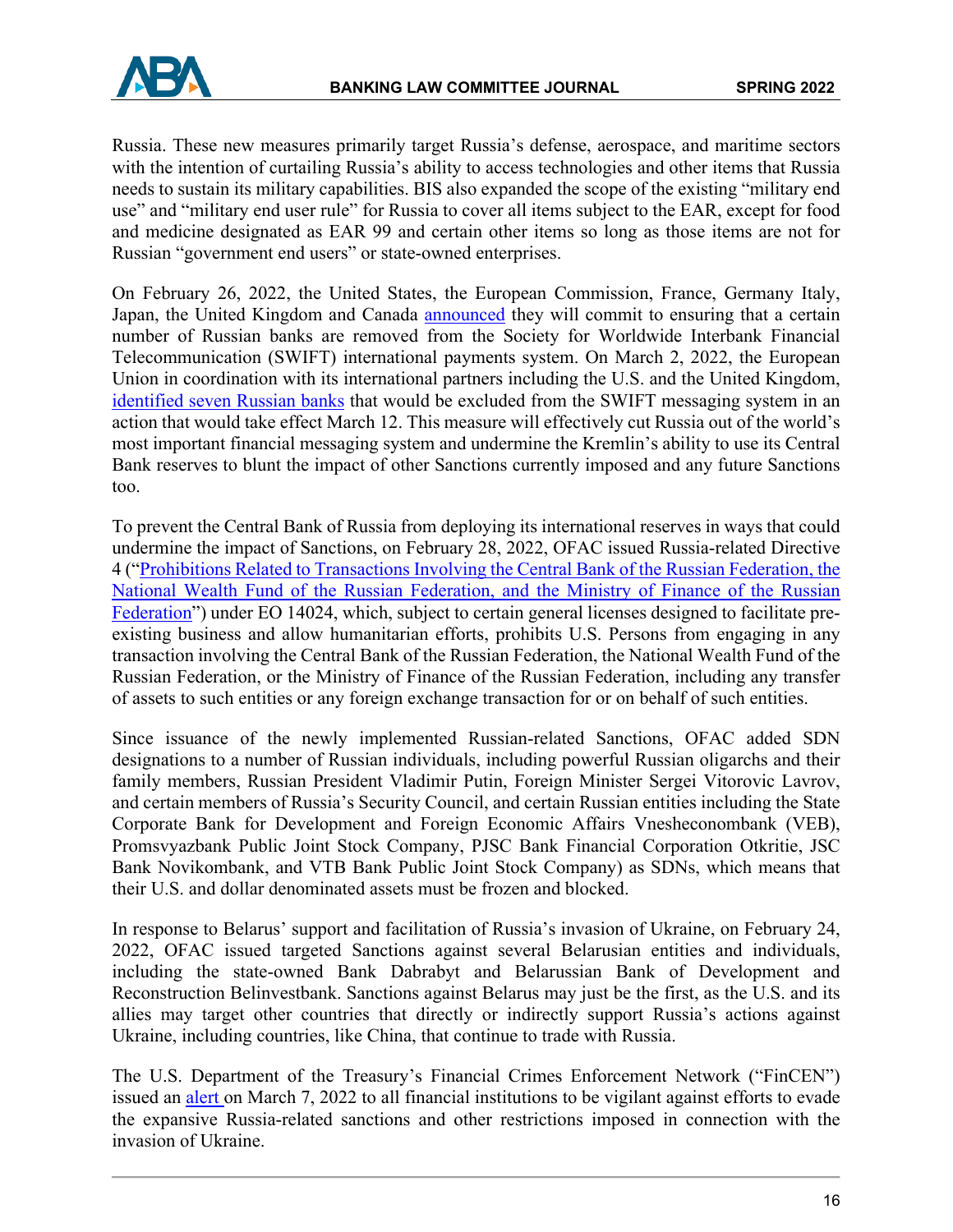



On March 8, 2022, President Biden issued Executive Order 14066 ["Prohibiting Certain Imports](https://home.treasury.gov/system/files/126/eo_14066.pdf)  [and New Investments With Respect to Continued Russian Federation Efforts to Undermine the](https://home.treasury.gov/system/files/126/eo_14066.pdf)  [Sovereignty and Territorial Integrity of Ukraine"](https://home.treasury.gov/system/files/126/eo_14066.pdf) ("EO 14066"), which prohibits the importation of Russian Federation oil, natural gas and other energy products into the United States, as well as new investment in the Russian Federation's energy sector by a U.S. person. EO 14066 also prohibits any approval, financing, facilitation, or guarantee by a U.S. person, wherever located, of a transaction by a foreign person where the transaction by that foreign person would be prohibited if performed by a U.S. person or within the United States, as well as and any transaction that evades or avoids, has the purpose of evading or avoiding, causes a violation of or attempts to violate any of the prohibitions of EO 14066.

On March 11, 2022, President Biden expanded EO 14066, by issuing Executive Order 14068 ["Prohibiting Certain Imports, Exports, and New Investment with Respect to Continued Russian](https://home.treasury.gov/system/files/126/14068.pdf)  [Federation Aggression"](https://home.treasury.gov/system/files/126/14068.pdf) ("EO 14068"), which prohibits the importation into the United States of the following: fish, seafood, and preparation thereof; alcoholic beverages; non-industrial diamonds; and any other products of Russian Federation origin as may be determined by the Secretary of the Treasury, in consultation with the Secretary of State and Secretary of Commerce. In addition, EO 14068 prohibits: new investment in any sector of the Russian Federation economy as may be determined by the Secretary of the Treasury, in consultation with the Secretary of State, by a U.S. person, wherever located; the transfer, directly or indirectly, of U.S. dollar-denominated banknotes from the United States or by a U.S. person, wherever located, to the government of the Russian Federation or any person located in the Russian Federation; any approval, financing, facilitation, or guarantee by a U.S. person, wherever located, of a transaction by a foreign person where the transaction by that foreign person would be prohibited by EO 14068 if performed by a U.S. person or within the United States; and any transaction that evades or avoids, has the purpose of evading or avoiding, causes a violation of or attempts to violate any of the prohibitions of EO 14068.

In conjunction with EO 14024, EO 14066, and EO 14068, OFAC issued the following general licenses:

- [General License 2:](https://home.treasury.gov/system/files/126/russia_gl2.pdf) Authorizes certain serving transactions involving VEB.
- [General License 3:](https://home.treasury.gov/system/files/126/russia_gl3.pdf) Authorizes the certain serving transactions involving VEB.
- [General License 4:](https://home.treasury.gov/system/files/126/peesa_gl4.pdf) Authorizes the wind down of transactions involving VEB.
- [General License 5:](https://home.treasury.gov/system/files/126/russia_gl5.pdf) Authorizes activities of certain identified international organizations.
- [General License 6a:](https://home.treasury.gov/system/files/126/russia_gl6a.pdf) Authorizes specific exports or re-exports of medicine, medical devices, agricultural commodities to, and certain COVID-19 related transactions involving Covered Regions.
- [General License 7:](https://home.treasury.gov/system/files/126/russia_gl7.pdf) Authorizes overflight payments, emergency landings, and air ambulance services.
- [General License 8A:](https://home.treasury.gov/system/files/126/russia_gl8a_1.pdf) Authorizes certain transactions related to the energy-sector.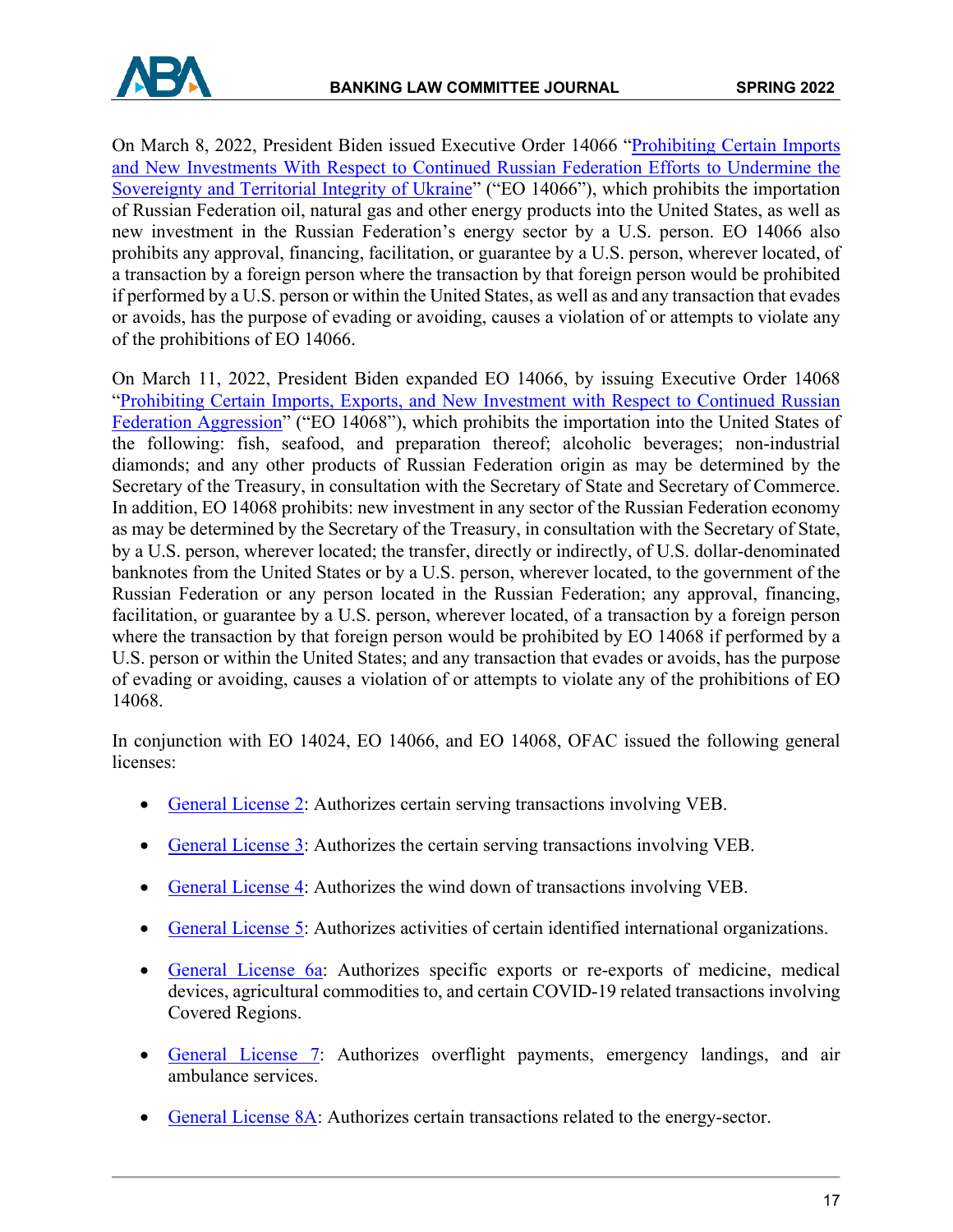

- [General License 9A:](https://home.treasury.gov/system/files/126/russia_gl9a.pdf) Temporarily authorizes transactions related to dealings in certain debt or equity.
- [General License 10A:](https://home.treasury.gov/system/files/126/russia_gl10a.pdf) Temporarily authorizes certain transactions related to derivative contracts.
- [General License 11:](https://home.treasury.gov/system/files/126/russia_gl11.pdf%5d) Temporarily authorizes the wind down of transactions involving certain blocked persons identified in this license.
- [General License 12:](https://home.treasury.gov/system/files/126/russia_gl12.pdf) Authorizes U.S. persons to reject certain transactions involving certain parties, including PJSC Bank Financial Corporation Otkritie and VTB Bank Public Joint Stock Company.
- [General License 13:](https://home.treasury.gov/system/files/126/russia_gl13.pdf) Temporarily authorizes certain administrative transactions prohibited by Directive 4 under EO 14024.
- [General License 14:](https://home.treasury.gov/system/files/126/russia_gl14.pdf) Authorizes certain clearing and settlement transactions prohibited by Directive 4 under EO 14024.
- [General License 15:](https://home.treasury.gov/system/files/126/russia_gl15.pdf) Authorizes transactions involving certain blocked entities owned by Alisher Burhanovich Usmanov.
- [General License 16:](https://home.treasury.gov/system/files/126/russia_gl16.pdf) Temporarily authorizes transactions related to certain imports prohibited by EO 14066.
- [General License 17a:](https://home.treasury.gov/system/files/126/russia_gl17a.pdf) Temporarily authorizes transactions related to certain imports prohibited by EO 14068.
- [General License 18:](https://home.treasury.gov/system/files/126/russia_gl18.pdf) Authorizes U.S. dollar-denominated banknote non-commercial, personal remittances prohibited by EO 14068.
- [General License 19:](https://home.treasury.gov/system/files/126/russia_gl19.pdf) Authorizes transactions related to personal maintenance of U.S. individuals located in the Russian Federation.
- [General License 20:](https://home.treasury.gov/system/files/126/russia_gl20.pdf) Authorizes certain fund transfers of third-country diplomatic or consular missions located in the Russian Federation.

President Biden [announced o](https://www.whitehouse.gov/briefing-room/statements-releases/2022/03/11/fact-sheet-united-states-european-union-and-g7-to-announce-further-economic-costs-on-russia/)n March 11, 2022, that the United States, along with G7 nations and the EU, will dramatically downgrade its trade status with Russia, which would revoke the "most favored nation" status for Russia. U.S. Congressional approval is required for this to happen. On March 17, 2022, the U.S. House of Representatives passed legislation, [The Suspending Normal](https://www.congress.gov/bill/117th-congress/house-bill/7108?q=%7B%22search%22%3A%5B%22HR+7108%22%2C%22HR%22%2C%227108%22%5D%7D&s=1&r=1)  [Trade Relations with Russia and Belarus Act,](https://www.congress.gov/bill/117th-congress/house-bill/7108?q=%7B%22search%22%3A%5B%22HR+7108%22%2C%22HR%22%2C%227108%22%5D%7D&s=1&r=1) suspending normal trade relations with Russia and Belarus. The bill now heads to the U.S. Senate where it is expected to be taken up quickly and sent to President Biden to be signed into law. The legislation directs the U.S. Trade Representative to pressure other nations to revoke trade privileges for Russia and Belarus, push to suspend Russia's participation at the World Trade Organization, and give President Biden the authority until 2024 to increase tariffs on Russian and Belarusian goods, such as steel, aluminum and plywood.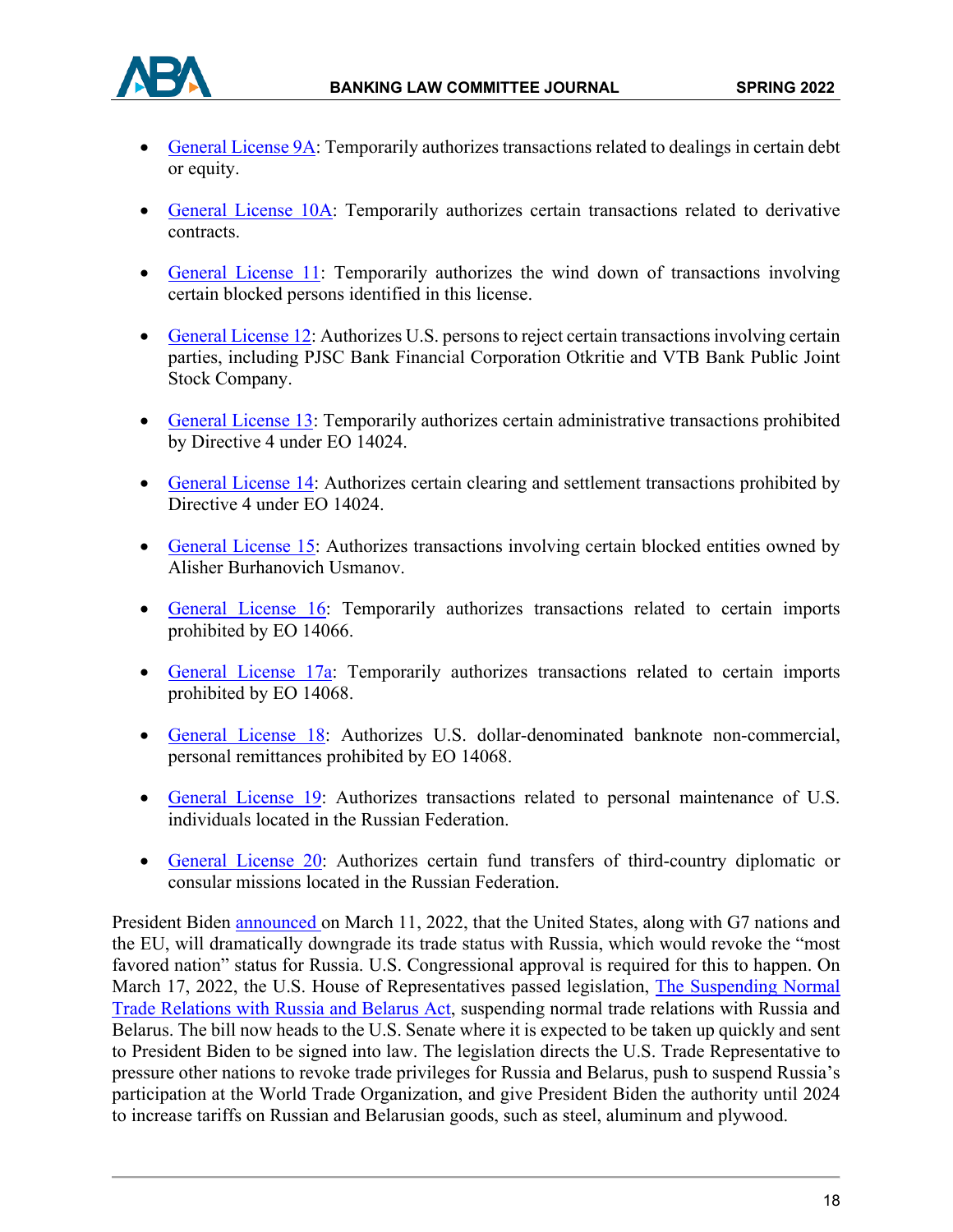

OFAC has published new and amended [FAQs,](https://home.treasury.gov/policy-issues/financial-sanctions/faqs) which expand upon and clarify the Russia-related sanctions, as well as issued new and amended [general licenses](https://home.treasury.gov/policy-issues/financial-sanctions/sanctions-programs-and-country-information/russian-harmful-foreign-activities-sanctions) that permit certain transactions, whether for a fixed period or ongoing, that would otherwise be prohibited.

Given this is an extremely fluid situation, we anticipate additional measures to be issued by the U.S. government and its allies and plan to closely monitor and update this information as material changes occur.

### Prior U.S. Sanctions Against Russia.

Prior to the invasion of Ukraine, the U.S. already had an active Sanctions program directed at the Russian Federation [\(U.S. Sanctions Regarding the Russian Federation\)](https://www.google.com/url?sa=t&rct=j&q=&esrc=s&source=web&cd=&ved=2ahUKEwj2iZu_ioX2AhXhSzABHbR3CLwQFnoECAgQAQ&url=https%3A%2F%2Fsgp.fas.org%2Fcrs%2Frow%2FR45415.pdf&usg=AOvVaw0L9LW8o0OzEzv5vOEPVr3N) including the following:

- [Election Interference.](https://home.treasury.gov/policy-issues/financial-sanctions/sanctions-programs-and-country-information/russian-harmful-foreign-activities-sanctions) In April 2021, the Biden administration added a raft of new Sanctions against Russian persons and entities that the U.S. deemed responsible for interference with 2020 U.S. elections.
- [Ukraine-/Russia-Related Sanctions.](https://home.treasury.gov/policy-issues/financial-sanctions/sanctions-programs-and-country-information/ukraine-russia-related-sanctions) The current Ukraine/Russia-related Sanctions program implemented by OFAC began on March 6, 2014, when President Obama, through Executive Order 13660 "Blocking Property of Certain Persons Contributing to the Situation in Ukraine" ("EO 13660"), declared a national emergency to deal with the threat posed by the actions and polices of certain persons who had undermined stability, security, and democratic processes and institutions in Ukraine.
- See also [CAATSA,](https://home.treasury.gov/policy-issues/financial-sanctions/sanctions-programs-and-country-information/countering-americas-adversaries-through-sanctions-act) [Magnitsky Sanctions,](https://home.treasury.gov/policy-issues/financial-sanctions/sanctions-programs-and-country-information/the-magnitsky-sanctions) [Cyber-Related Sanctions,](https://home.treasury.gov/policy-issues/financial-sanctions/sanctions-programs-and-country-information/sanctions-related-to-significant-malicious-cyber-enabled-activities) and Foreign [Interference in a United States Election Sanctions.](https://home.treasury.gov/policy-issues/financial-sanctions/sanctions-programs-and-country-information/foreign-interference-in-a-united-states-election-sanctions)

### *Additional Potential Russian Sanctions*

Banks and Financial Institutions. While the U.S. and its allies have already sanctioned several Russian banks and financial institutions and cut Russia's Central Bank from undertaking transactions in U.S. dollars, the U.S. could sanction additional Russia's banks and financial institutions that have yet to be sanctioned, impose Sanctions against Russian banks that would not put them on the SDN List but rather only restrict such banks from certain transactions, freeze U.S. dollar accounts and expand on the prohibition of Russia's access to U.S. dollars. Banks could have assets frozen and be subject to limitations on certain transactions, borrowing and access to capital. Penalties could also be applied to some mostly domestic-facing banks that have been used to circumvent previous Sanctions. While it is not clear which Russian banks will be blocked from the SWIFT network, the U.S. and its allies could further tighten those restrictions and block access to all Russian banks to SWIFT. Such Sanctions could mirror similar Sanctions targeting Iranian banks. If OFAC designates Russian banks on the SDN List, U.S. and non-U.S. entities globally would be required to cease conducting business with such sanctioned banks, which would create significant impacts on companies globally complying with such Sanctions. The U.S. could also combine with other NATO allies to coordinate Sanctions to restrict Russia's access to Euro and GBP accounts and currencies. Since the Dollar is the standard unit of trade for many commodities, limiting access to U.S. dollars could have a severe impact on Russia's access to necessary commodities.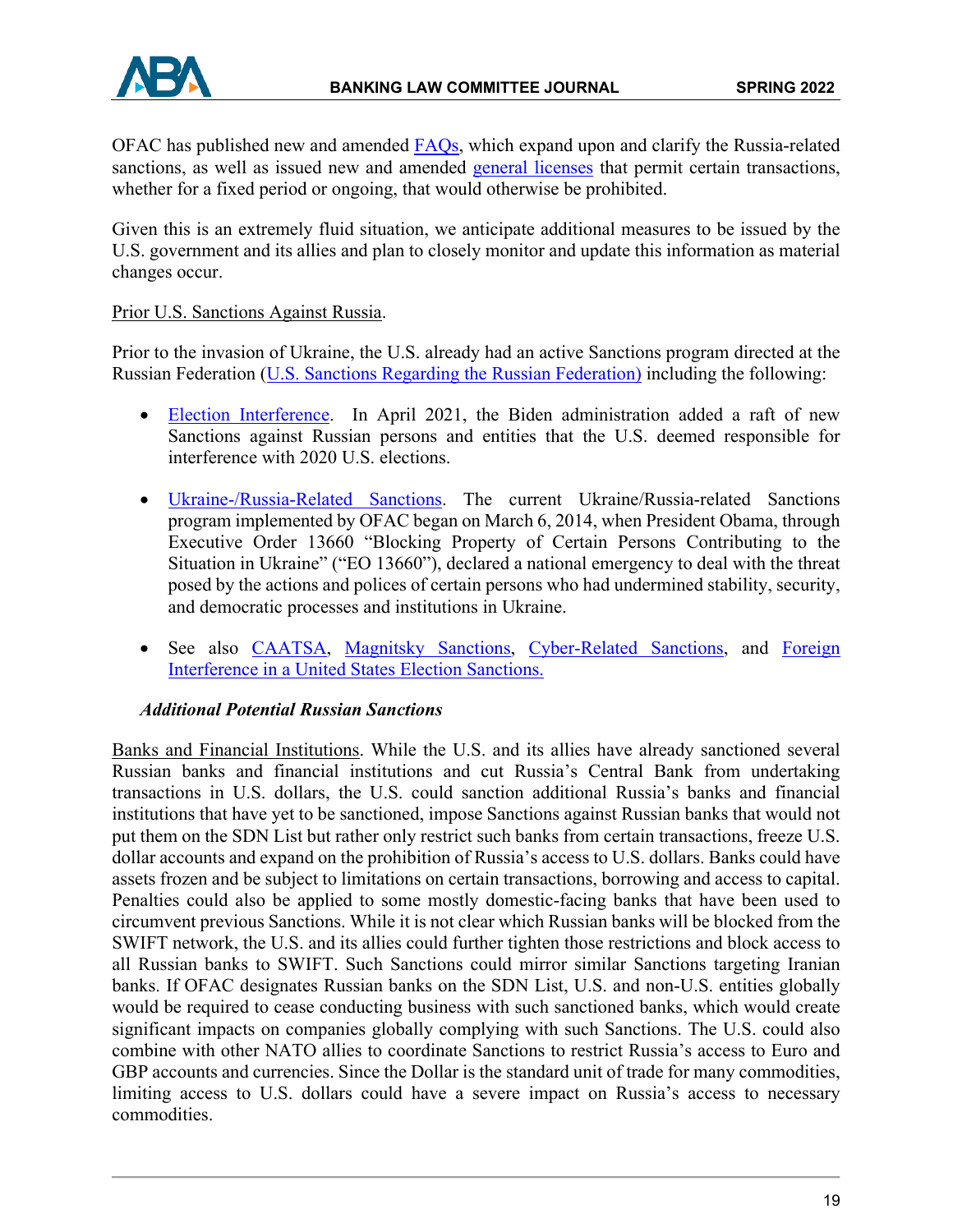

The United States could also impose more restrictive measures that could prevent the Russian Central Bank from deploying its international reserves in ways that undermine the impact of Sanctions. Such measures would likely paralyze Russia's Central Bank assets and freeze its transactions, making it futile to liquidate its assets.

Secondary Sanctions. The U.S. could add secondary Sanctions to encourage non-U.S. persons and governments throughout the world to support U.S. Sanctions. For instance, secondary Sanctions could prevent circumvention of primary U.S. Sanctions by requiring non-U.S. financial institutions to choose between transacting with Russian SDN counterparties or the Western financial system.

Energy, Mining, Mineral, and Shipping. Beyond the U.S. banning the import of Russian oil, Germany terminating Nord Stream 2 pipeline's certification and the SDN designation of several Russia-flagged oil tankers and container ships, the United States could impose additional Sanctions targeting Russia's energy, mining, and mineral and shipping sector similar to those inflicted on Russian banks. Sanctions that limit Russia's ability to export oil and gas would be by far the most powerful weapon against the Russian economy. For instance, Sanctions against Russia's energy sector could mirror the Sanctions program involving Venezuela. However, many European allies are dependent on Russian energy so alternatives would need to be thought through in advance of such actions.

U.S. and its allies may also consider Sanctions that prohibit or further limit Russian metals sales of steel, aluminum, iron and chemicals. For example, in April 2018, OFAC added Russian oligarch Oleg Deripaska, Russian President Putin's close friend, to the SDN List. Mr. Deripaska owned Rusal, the world's second-largest aluminum producer. That designation, however, caused a surge in global aluminum prices. In reaction to the price surge, OFAC lifted Sanctions on many Rusal companies that December.

President Biden announced on March 1, 2022, President Biden that the U.S. will ban Russian aircraft from U.S. airspace, joining a growing number of countries who are also closing their airspace, such as Canada, and the European Union. This ban includes scheduled passenger flights as well as cargo and charter flights.

Russian Companies. The U.S. might consider denying access to U.S. equities markets for Russian companies in a manner similar to those imposed against Chinese Military-Industrial Complex Companies. Dozens of Russian domiciled businesses list securities (primarily ADRs) on U.S. and London stock exchanges. Cutting off access to U.S. capital, along with secondary Sanctions on potential trading partners, could have a significant, detrimental impact on Russian cross-border business and access to liquidity.

Individuals. While the U.S. and its allies have already imposed Sanctions targeting the assets of oligarchs and other senior Russian government officials close to Russian President Putin, additional Russian oligarchs and government officials could be designated. Sanctions could ban travel and trade, and freeze assets owned by Russian oligarchs and state-owned enterprises that facilitate aggression against Ukraine. The U.S. has taken similar steps against CNOOC, a Chinese energy exploration company, that the U.S. claims "acts as a bully for the People's Liberation Army to intimidate China's neighbors."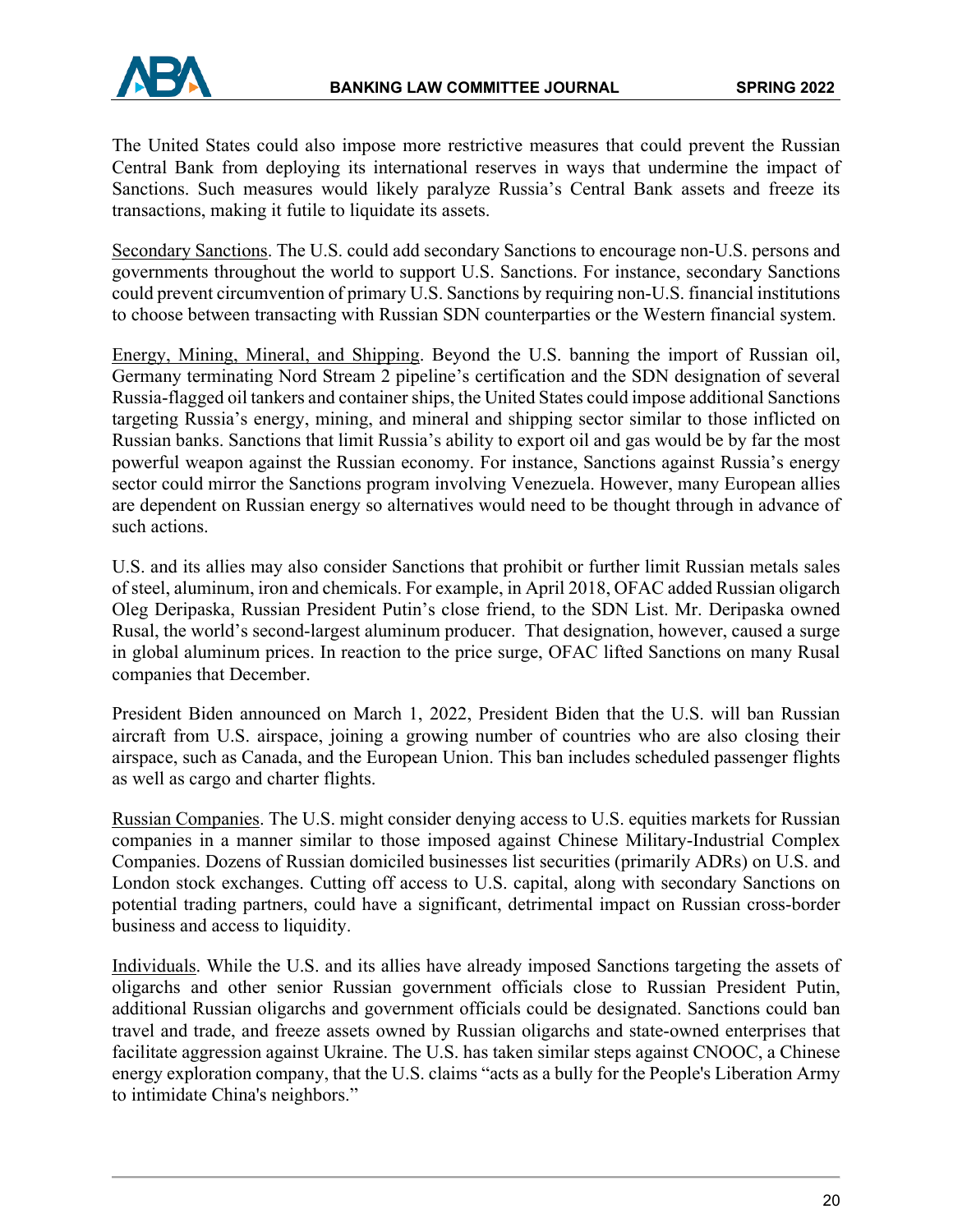Technology, Defense, Aviation, Maritime, and Automobiles. While the U.S. has taken certain measures that limit Russia's access to the U.S. technology, defense, aviation, maritime and automobile sector through economic Sanctions and export controls, more severe Sanctions and export controls (such as those in place for North Korea) could be imposed on these and other sectors of the Russian economy, such as a total outright ban. These measures have the ability to prevent Russia from importing consumer electronics, and key aircraft and automobile components to U.S. allies and others who depend on U.S. technology and finance.

Russian Embargo. While it may be considered an extreme measure, the U.S. could impose a total financial embargo on Russia, which would bar Americans from exporting to or importing from Russia goods, services or technologies. Instead of a full embargo, the U.S. could also issue an investment ban barring U.S. individuals and entities from investing in Russia.

Expanding on Existing Sanctions. In addition to new Sanctions, the U.S. and its allies could bolster or augment existing Sanctions programs that impact the Russian Federation and its partners.

## *Preparing For Possible Additional Russian Sanctions*

All U.S. Persons should review their interactions with customers, investors and vendors, as well as their key management and beneficial owners (to determine ownership threshold for compliance with OFAC's 50% ownership rule), for any connection to Russian Federation associated individuals or entities. This includes review of non-U.S. subsidiaries' businesses. Since possible Sanctions could include individuals, entities and financial instruments, U.S. Persons should review customers, investors and vendors who have any connection to Russia and Russian politically exposed persons ("PEPs"). We would also suggest reviewing all financial instruments for counterparty credit risk and negative news searches in English and local languages for all persons identified as being associated with Russian Federation PEPs.

Conduct an assessment of your business to determine whether any import or export goods or technology involve Russia or Russian associated individuals or entities; also determine if any of your products or technology are "made in the Russian Federation." Exporting can include providing goods or technology to a foreign person in the U.S.

Review all employees, consultants and contractors to determine whether they are foreign persons (e.g., Russian Federation nationals).

Review agreements with or associated with Russian entities or individuals for clauses that may result in the termination of such agreement due to Sanctions. Financial institutions should review foreign correspondent banking agreements with banks designated as high risk due to their minimal compliance programs and connection with Russia. This also includes subjecting transactions of high risk customers to enhanced reviews for the extent of this predicament.

Based on the results from the above assessments, determine the impact of possible Russian Sanctions on your business and whether changes should be implemented to limit the potential impact of potential Sanctions on the Russian Federation or its companies and persons.

Review, and update as necessary, your anti-money laundering, Sanctions and export controls compliance policies and procedures, as well as internal controls. This includes ensuring you have